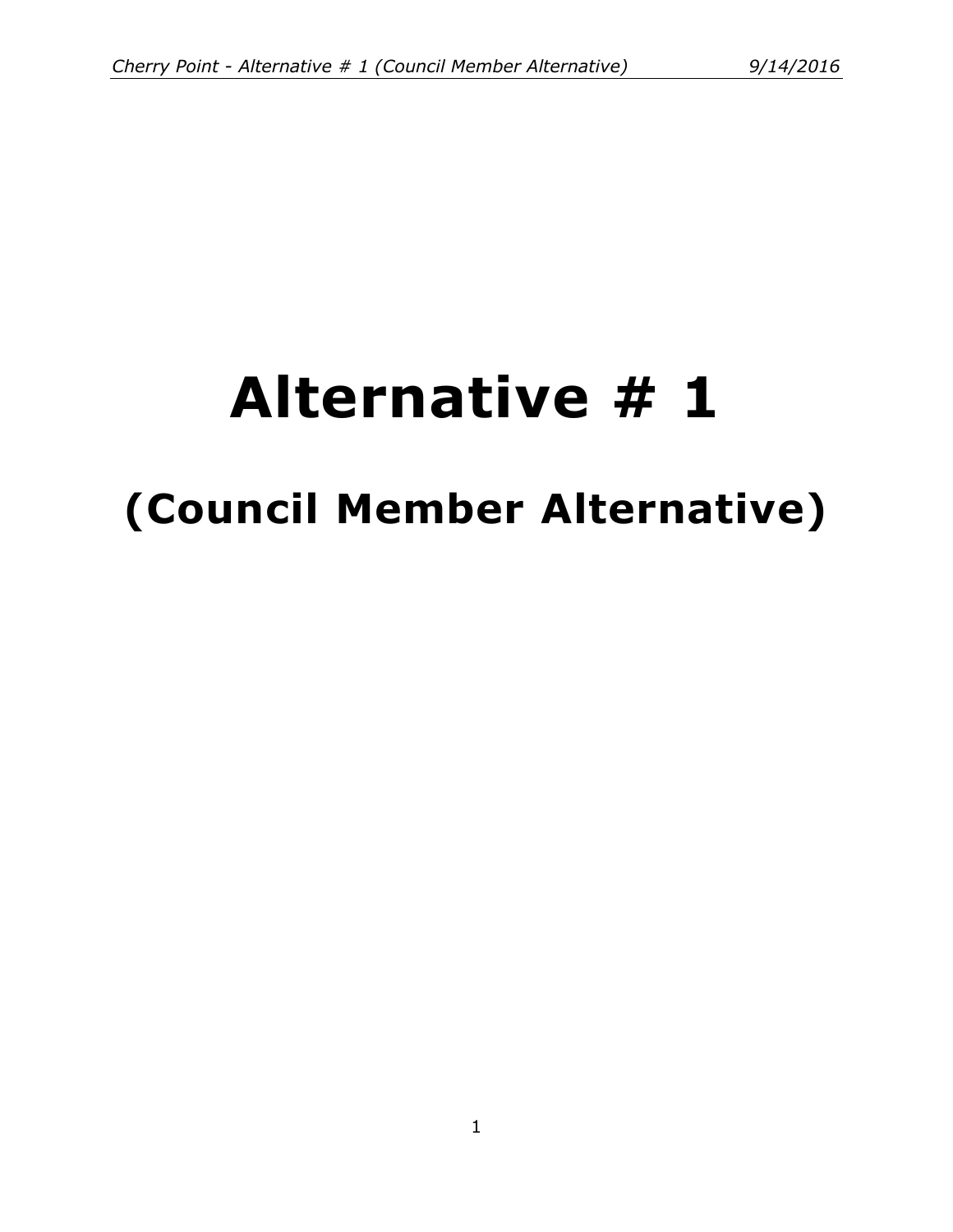## **Major Industrial Urban Growth Area / Port Industrial**

#### **Cherry Point**

# 

 The Cherry Point Urban Growth Area (UGA) contains approximately 7,000 acres of industrial land. The land has long been planned and designated by Whatcom County for industrial development and is currently the site of three major industrial 8 facilities, including two oil refineries and an aluminum smelter. Together, these three existing industries own about 4,400 acres of the total Cherry Point industrial lands.

12 Because of the special characteristics of Cherry Point, including deep water port 13 access, rail access, and proximity to Canada, this area has long had regional significance for the siting of large industrial or related facilities. The Phillips 66 Ferndale Refinery was constructed in 1954, the Alcoa Intalco Works Aluminum Smelter in 1966, and the BP Cherry Point Refinery in 1971.

 Cherry Point is also important historically and culturally to the Coast Salish people, 19 and part of the usual and accustomed fishing area for five treaty tribes, reserved 20 under the Treaty of Point Elliot of 1855. The Lummi Nation and Western Washington University have identified an ancestral village dating back over 3,000 years ago in this area. The Cherry Point UGA contains sites of primary 23 archeological and cultural significance.

 Because of the large acreage demands of the types of industries likely to locate there, the remaining undeveloped acreage at Cherry Point will likely be absorbed during the 20 year planning period.

 The Cherry Point shoreline also has great importance to the fisheries and ecology of Northern Puget Sound because it provides essential spawning habitat for what once was the largest herring stock in Washington State. This herring stock has supported important commercial fisheries in the past and provides forage for salmonids and 33 other important marine species. In August 2000 and again in November 2010, the 34 State Lands Commissioner ordered the Cherry Point tidelands and bedlands 35 withdrawn from the state's general leasing program, except for existing leases, and designated them as the "Cherry Point Aquatic Reserve." In December 2010, the DNR recognized the need to "protect the significant environmental resource of 38 aquatic lands at Cherry Point" (CPAR Management Plan p. 1), and completed the 39 Cherry Point Environmental Aquatic Reserve Management Plan and designated the 40 Cherry Point Aquatic Reserve to ensure long-term environmental protection of the 41 areaAquatic Reserve. The FReserve extends from the southern boundary of Birch Bay State Park to the northern border of the Lummi Indian Nation Reservation. The site excludes three existing aquatic land leases (BP, Intalco, Phillips 66 shipping piers) and one proposed aquatic land lease.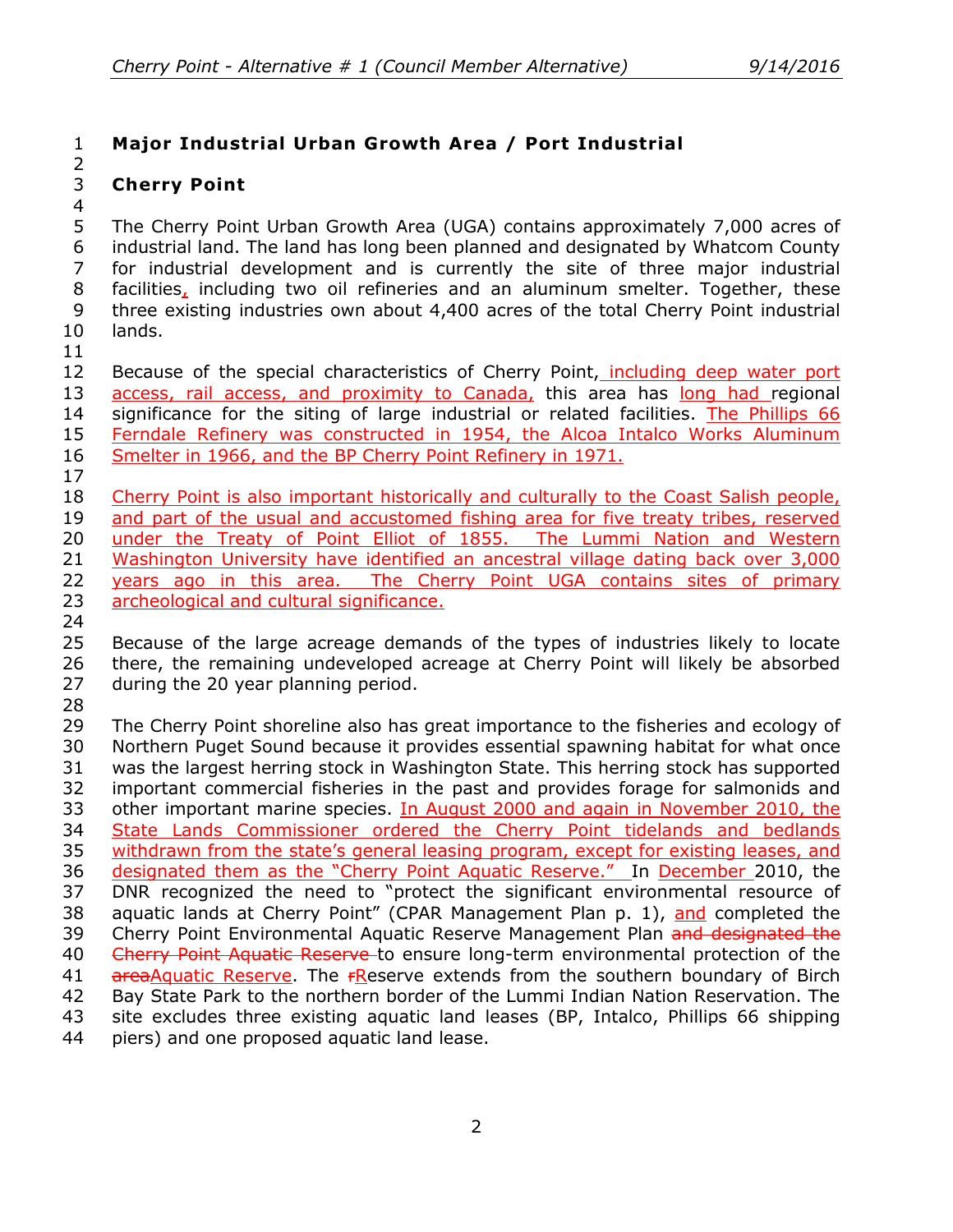The overall purpose of the Cherry Point Aquatic Reserve (AR) is to ensure long-term environmental protection for local habitats and species (CPAR MP p. 1). Specific goals include protection and recovery (as applicable) of Cherry Point herring, Nooksack Chinook salmon, ground fish, marine mammals, seabird/duck and shorebird communities, Dungeness crab, and submerged native aquatic vegetation (CPAR MP p. 2). Another goal is to cooperate with other stakeholders, "to minimize and reduce identified impacts of human activities on the species and habitats within the Reserve" (CPAR MP p. 2).

 The Management Plan acknowledges that the existing industries, complying with laws and regulations, do not conflict with the Aquatic Reserve although their activities may pose risks for the Aquatic Reserve. Indeed, the industries' need for buffer space and their compliance with shoreline management requirements means that much of the Aquatic Reserve shoreline is in substantially natural riparian vegetation and bluff processes proceed without interference. Existing industries can serve the Aquatic Reserve's objectives so long as they are managed according to the Plan and so long as the lessees actively work to further goals for the Reserve (CPAR MP p. 2).

 The County and industrial users have long recognized that the Cherry Point area exhibits a unique set of characteristics that makes land there not only locally but regionally important for the siting of major industrial developments especially where deep water access for shipping is a critical locational factor. These characteristics were articulated in the Overall Economic Development Plan (OEDP) for Whatcom County adopted by the Whatcom County Council of Governments in May, 1993, in the 1997 Property Counselors Report on supply and demand for industrial land in Whatcom County, and at Cherry Point, the 2002 Greater Whatcom Comprehensive Economic Development Strategy, the 2003 Whatcom County Industrial Land Study, and the 2015 Whatcom County Comprehensive Economic Development Strategy.

 The characteristics that make Cherry Point unique as a site major industrial development include the following:

 Port Access – The marine waters off Cherry Point provide deep water access for shipping. Deep water access for shipping was a major siting consideration for the 37 three major industries currently located at Cherry Point-and for the industrial/shipping facilities currently being proposed.

 Rail Access – Cherry Point is served by a branch line of the Burlington Northern mainline serving western Washington from Blaine to Portland. Rail service is considered to be vital to statewide as well as local interests for the competitive movement of freight. Rail service is particularly important in relation to water borne commerce. The Cherry Point area has the rail access to support marine terminals and industrial users in the area. The BP refinery at Cherry Point uses the railroad to ship calcined coke to U.S. markets and to other port facilities for transshipment to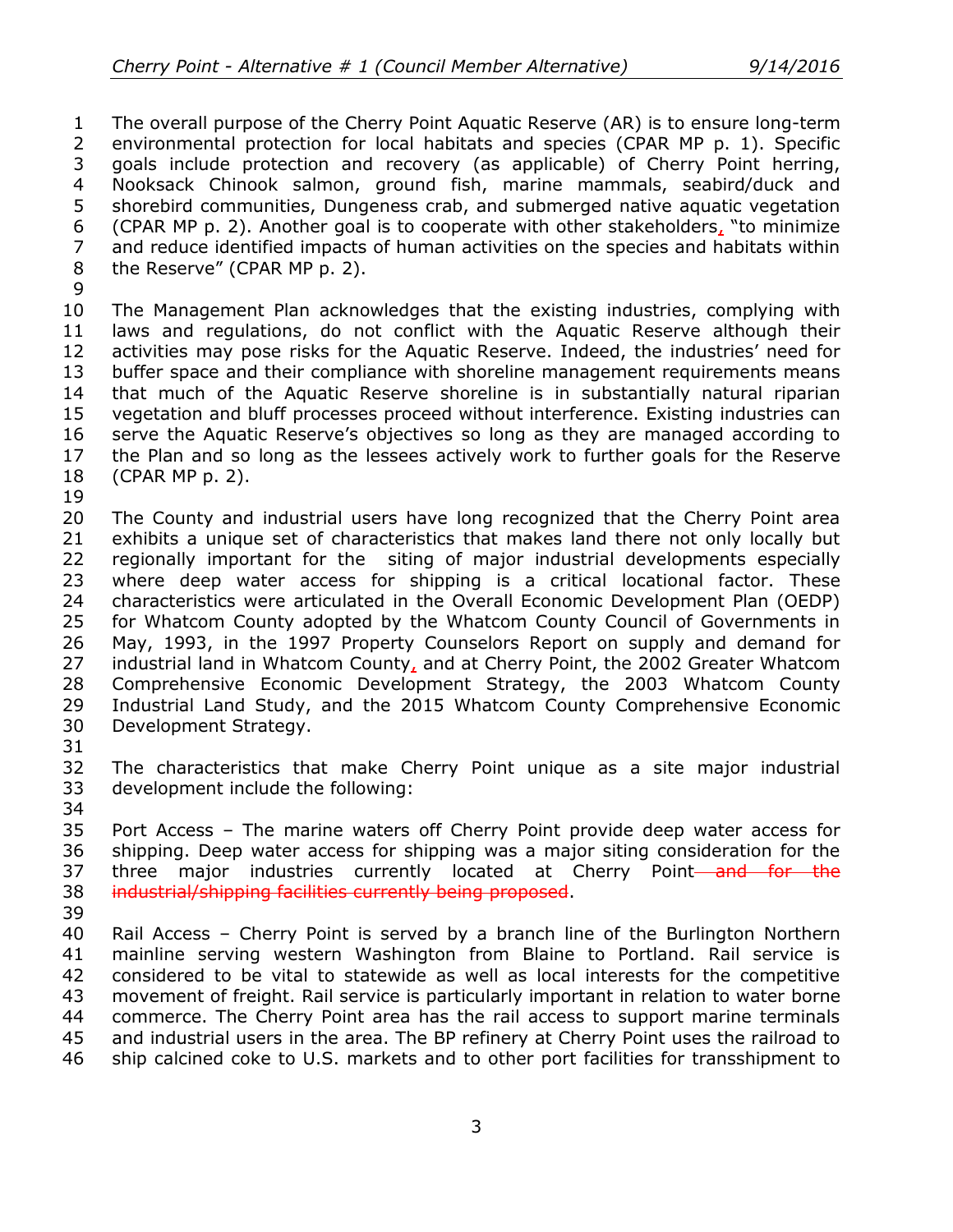foreign markets. Both the BP and Phillips 66 refineries receive crude oil shipments by rail.

 Proximity to Canada, Alaska and Foreign Ports - Cherry Point occupies a unique location for the siting of industry because of its close proximity to Canada and because of its shorter travel distance than other regional port facilities for shipping 7 to and from Alaska and to other Pacific Rim locations. The large acreage, good rail access and proximity to Washington State and Canadian ports makes the remaining upland area at Cherry Point suitable for major manufacturing, commercial or industrial uses. The Cherry Point industrial area benefits from proximity to Canada, as trade between the U.S. and Canada grows in response to the lifting of trade barriers under the Free Trade Agreement. Canadian exports to the U.S. are expected to increase and Canadian firms exporting to the U.S. are expected to seek locations in the U.S. as a way of improving access to U.S. markets. Additionally, just as other port facilities in Washington are constrained by lack of extensive upland areas to support major industrial development, Canadian port facilities are likewise constrained. There are limited expansion sites available at Roberts Banks and in the Vancouver Harbor, and development sites further up the Fraser River are constrained by limitations on vessel draft. Marine terminals at Cherry Point could serve a portion of the potential growth in Canadian marine cargo.

### **Presence of Necessary Utilities and Infrastructure**

 Cherry Point is a major industrial area in Whatcom County. The Phillips 66 Ferndale 25 Refinery was constructed in 1954 $\frac{1}{27}$  the Alcoa Intalco Works Aluminum Smelter in 26 1966 $<sub>7</sub>$ ; and the BP Cherry Point Refinery in 1971. The infrastructure to support</sub> 27 these industries and future industrial users at Cherry Point is in place and includes the following:

 Electric Power: Electric Power is available from three providers in the Cherry Point area: Puget Sound Energy, Public Utility District #1 (PUD #1), and Bonneville Power Administration.

 Puget Sound Energy owns two electrical generating facilities at Cherry Point. The electricity generated by these two facilities can be transmitted outside the region into the grid for supply to Puget's customers or some of it can be consumed by Cherry Point customers through interties with the PUD #1. Puget Sound Energy 38 also acquires power from outside the region and transmits it via their-its transmission grid into Cherry Point. The BP Cherry Point Refinery purchases electrical supply on the market and pays Puget Sound Energy to transmit the power and operate distribution systems to provide that power to the refinery.

 PUD #1 purchases electricity from the Bonneville Power Administration and takes ownership of that power at the Bonneville substation in Bellingham and then transmits it over its transmission line to Cherry Point to serve the Phillips 66 Ferndale Refinery.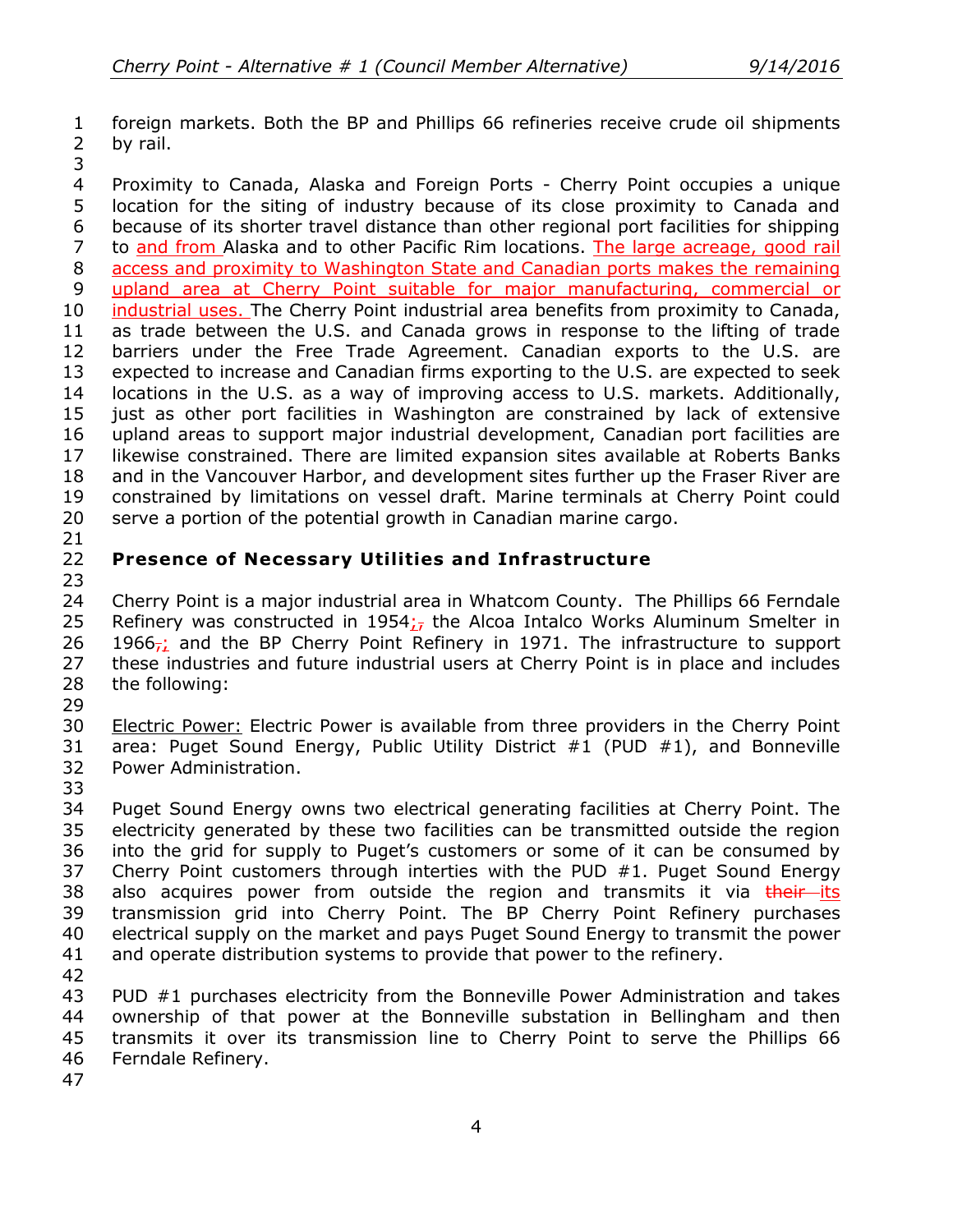PUD #1 and Puget Sound Energy have interties at Cherry Point, allowing the 2 transmission of power in and out of Cherry Point, depending on the amount of power generated and consumed at Cherry Point.

 The Bonneville Power Administration supplies power directly to the Alcoa Intalco Works aluminum production facility.

 Water: Whatcom County Public Utility District #1 currently provides industrial process water to all major industrial facilities at Cherry Point and has additional 10 water available contracts in place to provide process water to properties that are 11 currently undeveloped. PUD  $#$  1 also operates a small system to provide potable water to one industry (Praxair). Birch Bay Water and Sewer District provides potable water to the BP Cherry Point Refinery. The other industries operate their 14 own water treatment facilities to provide potable water for their facilities. It is the County's policy to work cooperatively with all businesses to support all efforts to 16 reduce water consumption and quantity of discharges.

18 Sewer: Sewer service is not typically required for large industrial developments. Most of the existing industrial users provide their own on-site sewage treatment and waste water treatment. Sewer service for domestic wastewater is provided to the BP Refinery by the Birch Bay Water and Sewer District. If and when sewer service should become necessary for other industries, service could be provided on a contractual basis with the Birch Bay Water and Sewer District, which borders the Cherry Point industrial area on the north.

Natural Gas: Natural gas is currently available at Cherry Point.

28 All-weather Roads: Grandview and Slater roads, the major east-west connectors between Cherry Point and Interstate-5, provide all-weather road access to Cherry Point. 

- The industries currently located at Cherry Point are a substantial part of the economic base of Whatcom County and the region and the economic welfare of the county is strongly tied to the health of these industries and their ability to flourish 35 and expand appropriately as opportunities present themselves. These existing industries need to be protected from the inappropriate encroachment of incompatible uses; particularly residential uses that could affect their ability to 38 expand, $\tau$  at the same time, the expansion of these industries needs to be done in ways that do not significantly impact the ecology of the Salish Sea or encourage 40 expanded export of unrefined fossil fuels. The best means for protecting these 41 industries from incompatible adjoining residential uses and to assure their continued regulatory conformity is to maintain the industrial land use designation of these lands and adjoining properties currently designated for industrial development. The Cherry Point industrial lands have been designated for industrial development, and as a direct result of the industrial designation, incompatible and inappropriate residential development has been curtailed.
-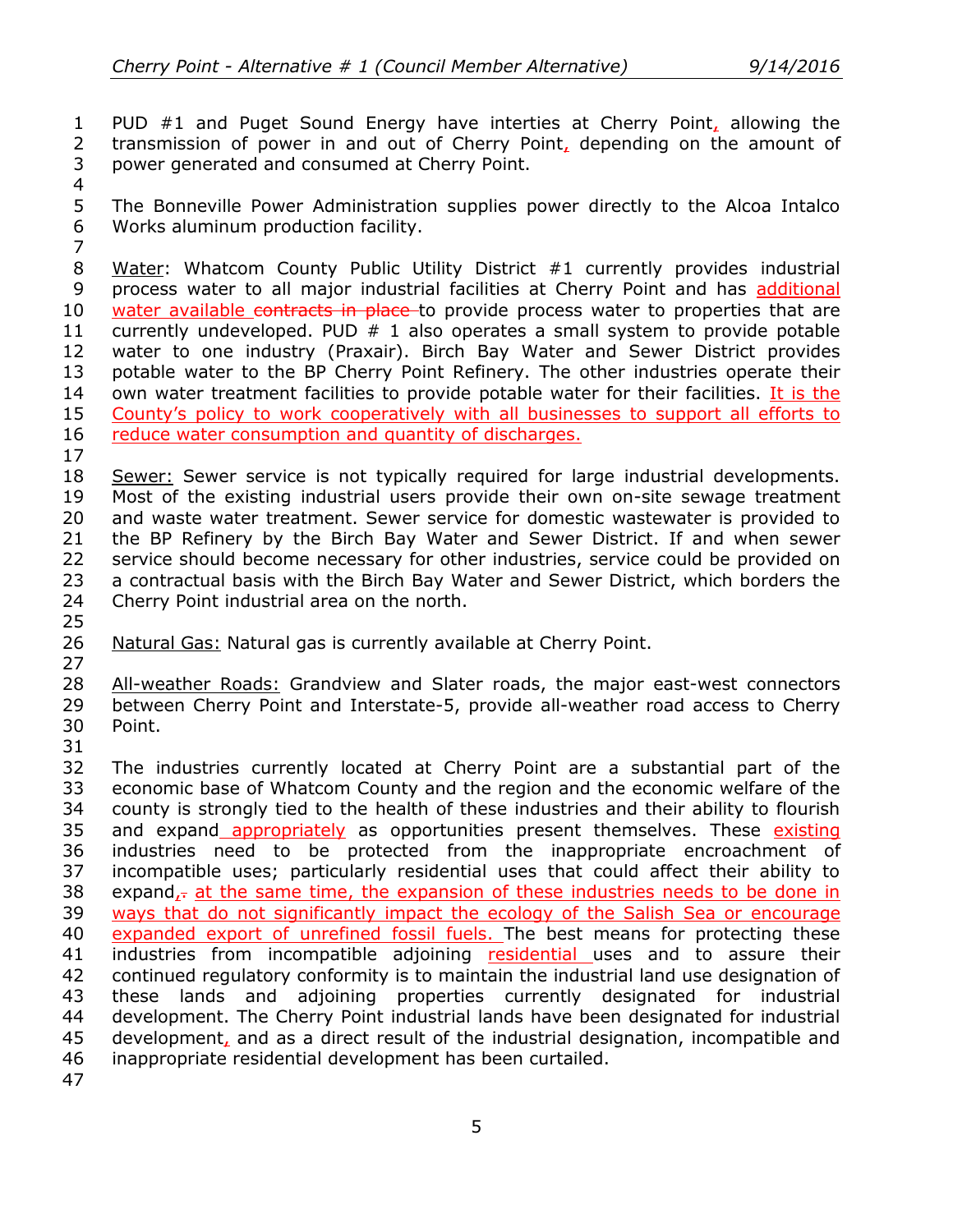| $\mathbf{1}$<br>2<br>3<br>4<br>5<br>6<br>$\overline{7}$<br>8<br>9<br>10<br>11<br>12<br>13<br>14<br>15<br>16                                                                      | <b>Goal 2CC:</b> | Maintain Cherry Point as an unincorporated urban growth<br>area based on its unique location, and characteristics,<br>and its significant contribution to the overall industrial<br>land supply and Whatcom County's tax base.                                                                                              |
|----------------------------------------------------------------------------------------------------------------------------------------------------------------------------------|------------------|-----------------------------------------------------------------------------------------------------------------------------------------------------------------------------------------------------------------------------------------------------------------------------------------------------------------------------|
|                                                                                                                                                                                  | Policy 2CC-1:    | Designate Cherry Point as a major industrial Urban Growth Area<br>to accommodate major users that need to be located away from<br>concentrated urban residential areas and that can manage their<br>activities in such a way that they do not conflict with the goals<br>of the Aquatic Reserve Management Plan.            |
|                                                                                                                                                                                  | Policy 2CC-2:    | Ensure that developments in the Cherry Point UGA maintain and<br>operate under management plans thatto accomplish the goals of<br>the Aquatic Reserve Management Plan. Work cooperatively with<br>all businesses to increase environmental protection as they<br>expand and/or upgrade refining operations at Cherry Point. |
| 17<br>18<br>19<br>20<br>21<br>22<br>23<br>24<br>25<br>26<br>27<br>28<br>29<br>30<br>31<br>32<br>33<br>34<br>35<br>36<br>37<br>38<br>39<br>40<br>41<br>42<br>43<br>44<br>45<br>46 | Policy 2CC-3:    | Assure that Cherry Point's unique features of large parcelization,<br>port access, and rail transportation availability are maintained<br>and protected from incompatible development.                                                                                                                                      |
|                                                                                                                                                                                  | Policy: 2CC-4:   | Require the master planning of each large parcel in advance of<br>any development or subdivision at Cherry Point.                                                                                                                                                                                                           |
|                                                                                                                                                                                  | Policy: 2CC-5:   | Require the designation and site plan for a major user (generally<br>40 acres or more) before the development of accessory or<br>supporting uses to assure that accessory or supporting uses are<br>compatible with and will not interfere with the major industrial<br>user.                                               |
|                                                                                                                                                                                  | Policy: 2CC-6:   | Specify 160 acres as a minimum area for planning, prior to the<br>commitment of a parcel for a major user (40 acres or more,<br>singularly or as a cluster or group).                                                                                                                                                       |
|                                                                                                                                                                                  | Policy: 2CC-7:   | Permit support activities, warehousing, rail shipmentshipping,<br>machine repair and service, educational services, food service<br>and conveniences, to locate on a parcel only after the<br>completion of a master plan, and the identification and site plan<br>approval for the major user.                             |
|                                                                                                                                                                                  | Policy 2CC-8:    | Exclude Cherry Point as part of any future incorporation of Birch<br>Bay:<br>to protect interests of the property owner in terms of<br>$\bullet$<br>taxation and urban regulations;<br>to preclude urbanism near "smokestack" industries;<br>to preserve county government tax base.                                        |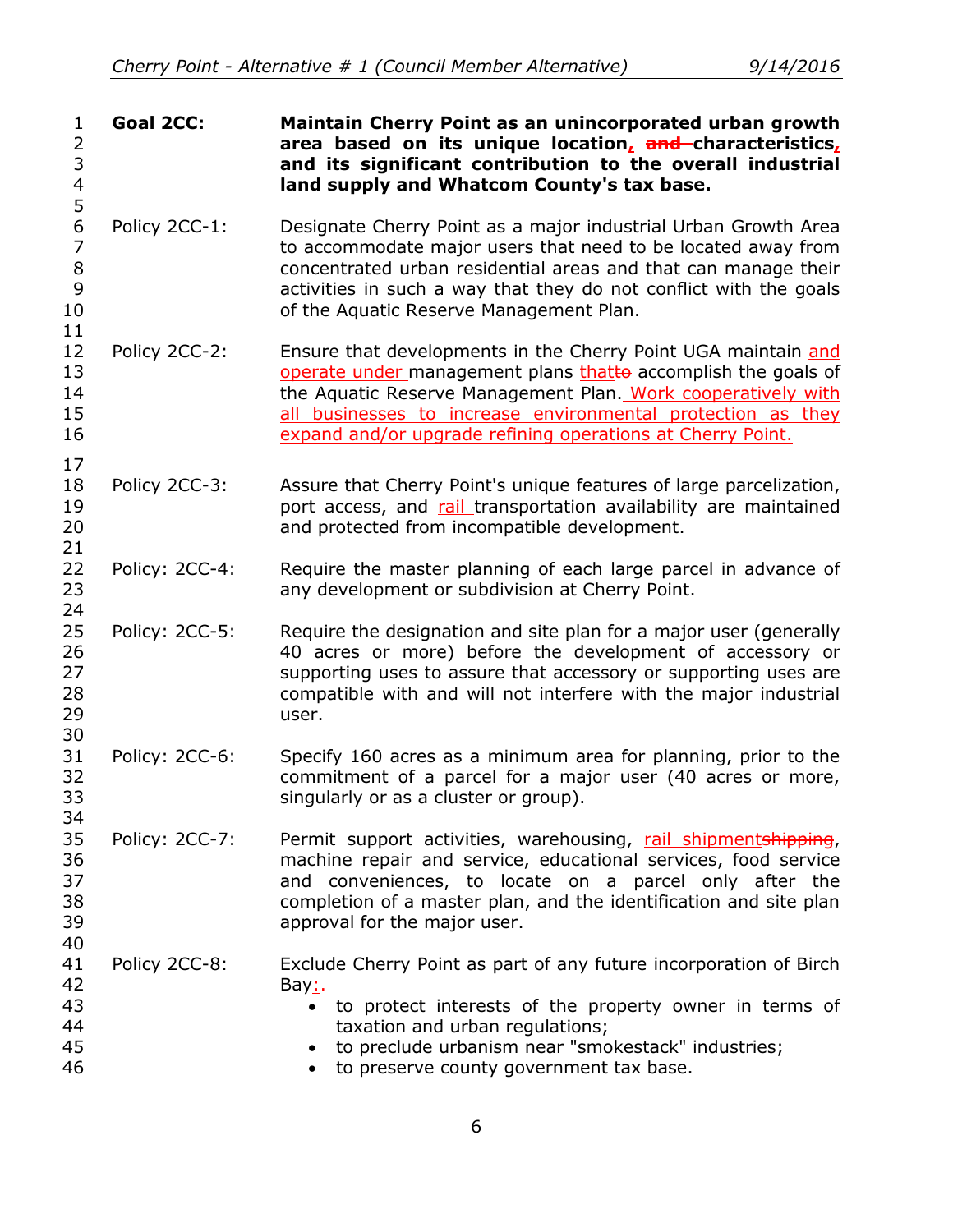| 1<br>$\overline{2}$<br>3<br>4                        | Policy 2CC-9:  | Continue to work with service providers that serve Cherry Point<br>to ensure the delivery of services and to allow it to develop to<br>its fullest potential, consistent with County policies supporting                                                                                                                                                                                                                                                                                       |
|------------------------------------------------------|----------------|------------------------------------------------------------------------------------------------------------------------------------------------------------------------------------------------------------------------------------------------------------------------------------------------------------------------------------------------------------------------------------------------------------------------------------------------------------------------------------------------|
| 5<br>6<br>$\overline{7}$<br>8<br>9<br>10<br>11<br>12 | Policy 2CC-10: | energy and water conservation.<br>It is the policy of Whatcom County to limit the number of piers<br>at Cherry Point. Any moratorium shall not affect, nor otherwise<br>apply to, any proposed pier that Whatcom County approved<br>under its Shoreline Management Program prior to adoption of<br>the moratorium. It is also the policy of Whatcom County to:                                                                                                                                 |
| 13                                                   |                | • Further public health and safety;                                                                                                                                                                                                                                                                                                                                                                                                                                                            |
| 14                                                   |                | • Recognize federal actions upholding treaty rights;                                                                                                                                                                                                                                                                                                                                                                                                                                           |
| 15                                                   |                | • Protect traditional commercial and tribal fishing;                                                                                                                                                                                                                                                                                                                                                                                                                                           |
| 16<br>17                                             |                | • Prevent conflicts with vessel shipment operations of existing<br>refineries that could lead to catastrophic oil or fuel spills; and                                                                                                                                                                                                                                                                                                                                                          |
| 18<br>19<br>20<br>21                                 |                | Adhere to best available science documenting species decline<br>in the Salish Sea and at Cherry Point and enhance the<br>likelihood of reaching the recovery goals of the CPAR and the<br>Puget Sound Partnership's recovery goals for Year 2035.                                                                                                                                                                                                                                              |
| 22<br>23                                             |                | • Support environmental upgrades when expanding refining<br>operations.                                                                                                                                                                                                                                                                                                                                                                                                                        |
| 24<br>25<br>26<br>27<br>28<br>29<br>30<br>31         |                | by establishing a development moratorium. Notwithstanding the<br>above, this moratorium shall not affect, nor otherwise apply to,<br>any proposed pier that Whatcom County approved under its<br>Shoreline Management Program prior to adoption of the<br>moratorium.                                                                                                                                                                                                                          |
| 32<br>33<br>34<br>35<br>36<br>37<br>38<br>39         | Policy 2CC-11: | RCW 36.70A.365 requires the implementation of Traffic Demand<br>Management (TDM) programs for the designating of a Major<br>Industrial Urban Growth Area. Any employer in the Cherry Point<br>Urban Growth Area that employs one hundred or more full-time<br>employees at a single worksite, who begin their regular work<br>day between 6:00 am and 9:00 am on weekdays for at least<br>twelve continuous months during the year, are required to meet<br>the TDM requirements of WCC 16.24. |
| 40<br>41<br>42<br>43                                 | Policy 2CC-12: | Work with the Cherry Point industries to maximize public access<br>to the Cherry Point beaches without compromising industrial<br>security.                                                                                                                                                                                                                                                                                                                                                    |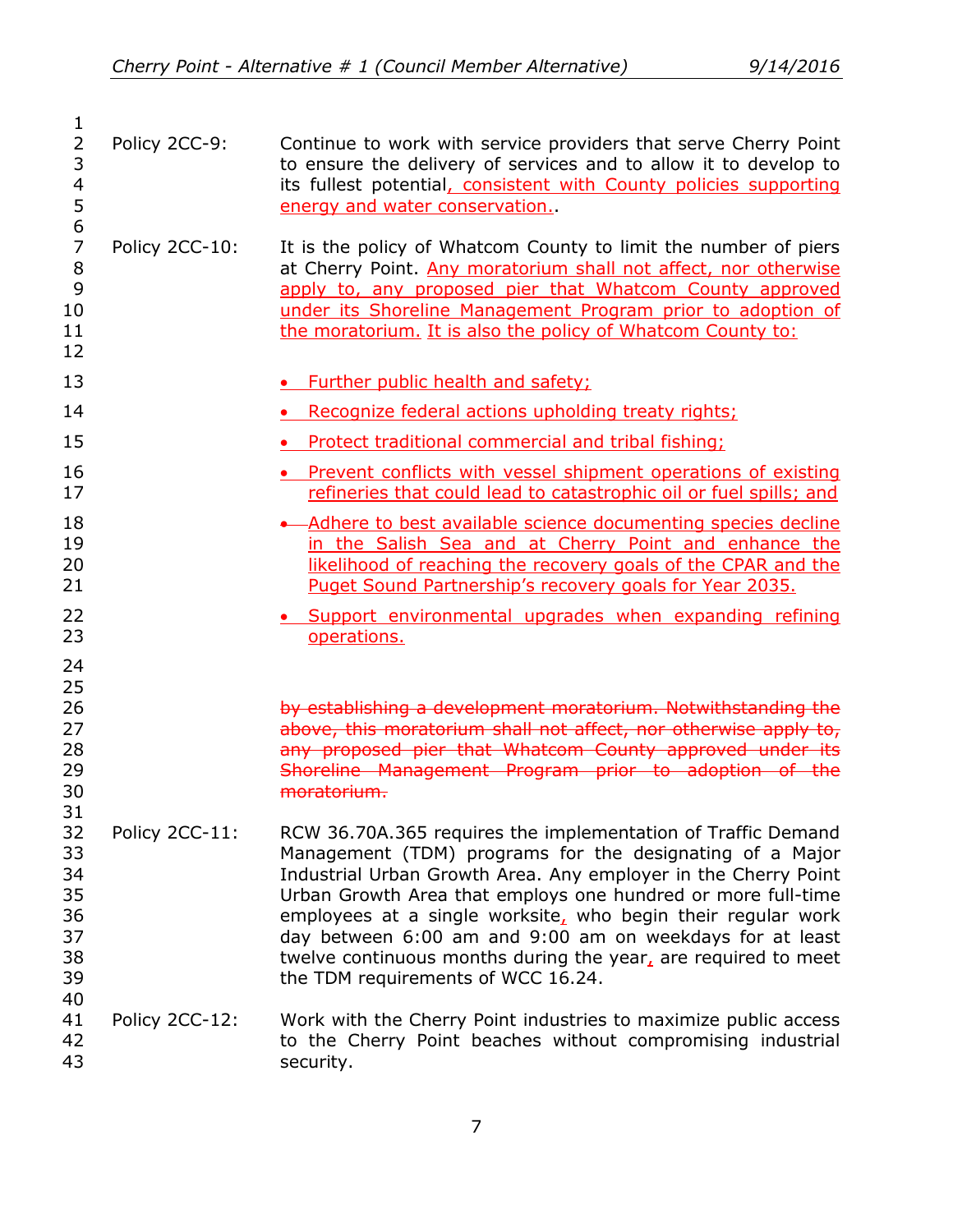21 22

 $\frac{1}{2}$ 2 Policy 2CC-13: Cooperate with the DNR and existing industries to monitor the<br>3 deffects of industrial activities on water quality and habitat 3 effects of industrial activities on water quality and habitat 4 example functions in and adjacent to the Cherry Point Aquatic Reserve. functions in and adjacent to the Cherry Point Aquatic Reserve.

- 5 6 Policy 2CC-14: The County shall undertake a study to be completed by<br>7 December of 2017 to examine existing County laws, including December of 2017 to examine existing County laws, including 8 those related to public health, safety, development, building, 9 zoning, permitting, electrical, nuisance, and fire codes, and 10 develop recommendations for legal ways the County can work to 11 **ighting in limit unrefined fossil fuel exports from the Cherry Point UGA** 12 above levels in existence as of July 5, 2016. The study shall 13 review and analyze any legal advice freely submitted to the 14 County by legal experts on behalf of a variety of stakeholder 15 **interests, and make that advice public as part of the study** 16 report. 17 18 **• Based on the above study, develop proposed Comprehensive**
- 19 **Plan amendments and associated code and rule amendments** 20 *Council consideration as soon as possible.*